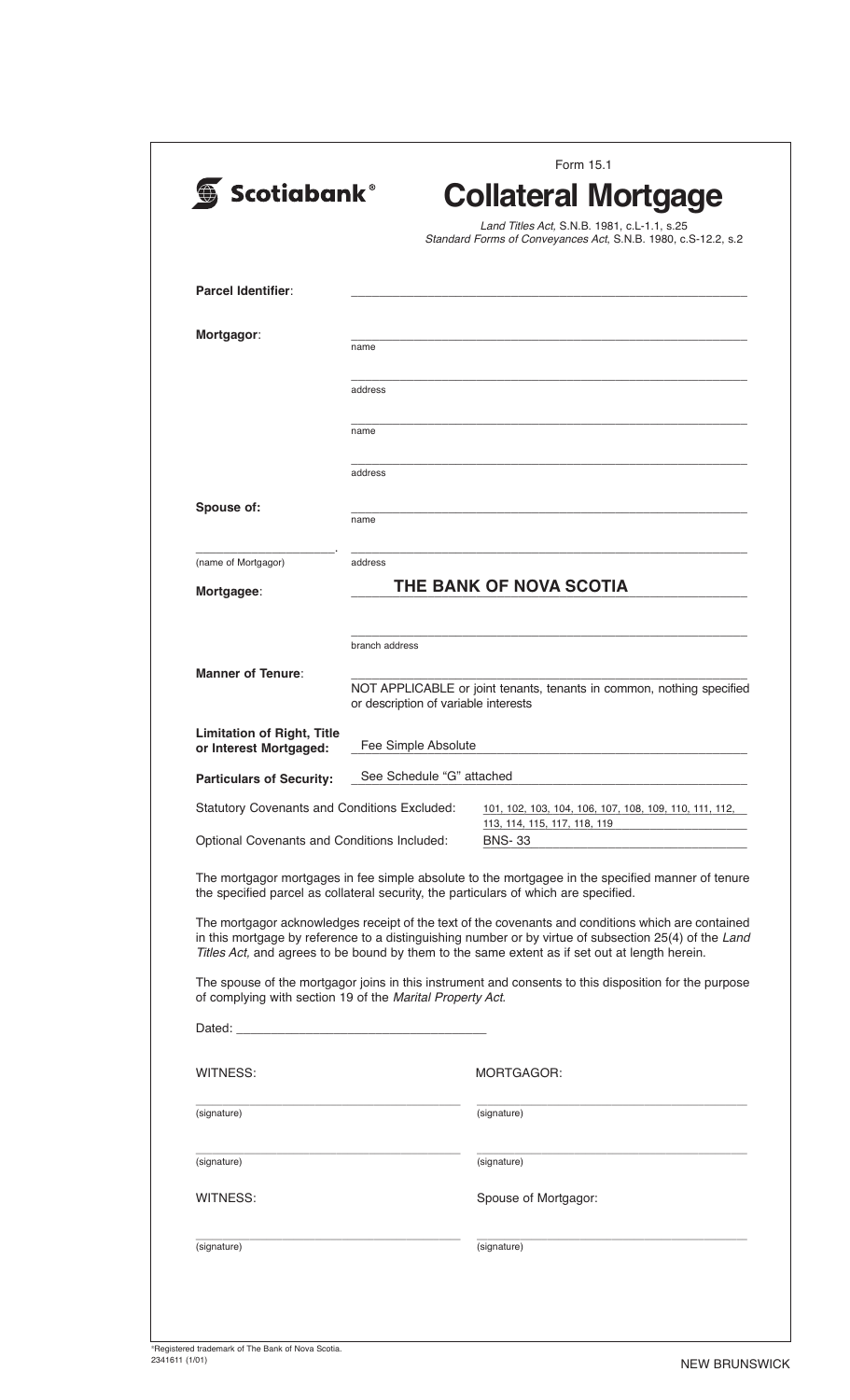# **SCHEDULE "G"**

\_\_\_\_\_\_\_\_\_\_\_\_\_\_\_\_\_\_\_\_\_\_\_\_\_\_\_\_\_\_\_\_\_\_\_\_\_\_\_\_\_\_\_\_\_\_\_\_\_\_\_\_\_\_\_\_\_\_\_\_\_\_\_\_\_\_\_\_\_\_\_\_\_\_\_\_\_\_\_\_

to a Collateral Mortgage made between

#### and THE BANK OF NOVA SCOTIA and dated \_\_

#### **PARTICULARS OF SECURITY**

The mortgagor mortgages in fee simple absolute to the mortgagee the parcel bearing Parcel Identifier as collateral security for payment to the mortgagee on demand of the obligations<br>tgage up to a maximum principal amount of \$\_\_\_\_\_\_\_\_\_\_\_\_\_\_\_\_\_\_, plus interest at secured by this mortgage up to a maximum principal amount of \$\_ a maximum rate equal to the prime lending rate of The Bank of Nova Scotia from time to time plus % per annum, calculated on a daily basis and payable monthly, both before and after maturity and default, and interest on overdue interest at the same rate and calculated and payable in the same way, plus the additional amounts payable under the heading "We may recover our expenses" in the optional covenants and conditions attached to this mortgage. In this mortgage, the obligations secured include all debts and liabilities, present or future, direct or indirect, absolute or contingent, matured or not, at any time owing by the mortgagor to the mortgagee or remaining unpaid by the mortgagor to the mortgagee, whether arising from dealings between the mortgagor and the mortgagee or from any other dealings or proceedings by which the mortgagee may be or become in any manner whatever the creditor of the mortgagor, and wherever incurred, and whether incurred by the mortgagor alone or with another or others and whether as principal or surety including the additional amounts payable as expenses under this mortgage. If the obligations secured by this mortgage exceed the maximum principal amount or rate of interest stated above, the mortgagee may decide what part of them is secured by this mortgage.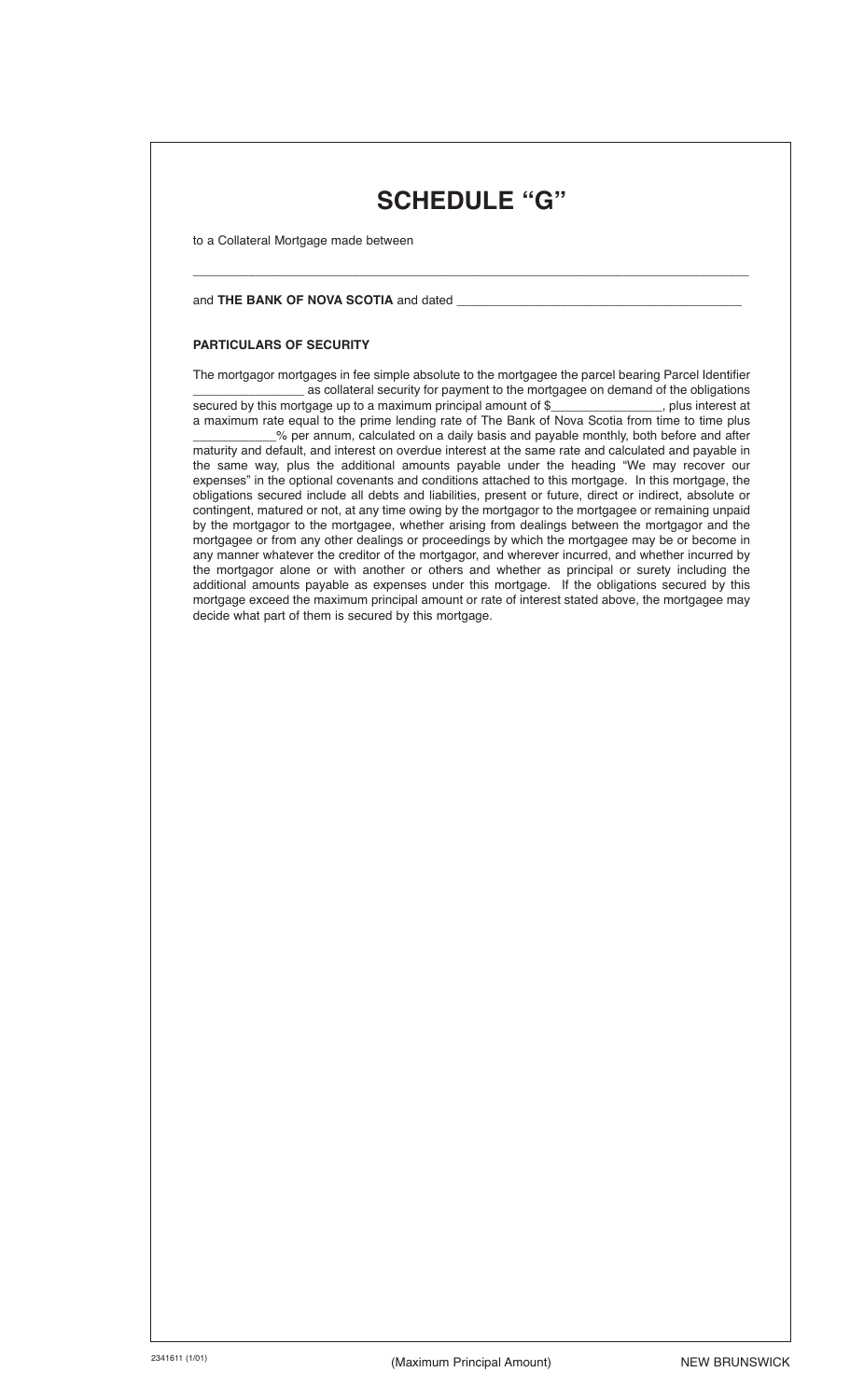# **SCHEDULE "G"**

\_\_\_\_\_\_\_\_\_\_\_\_\_\_\_\_\_\_\_\_\_\_\_\_\_\_\_\_\_\_\_\_\_\_\_\_\_\_\_\_\_\_\_\_\_\_\_\_\_\_\_\_\_\_\_\_\_\_\_\_\_\_\_\_\_\_\_\_\_\_\_\_\_\_\_\_\_\_\_\_

to a Collateral Mortgage made between

#### and **THE BANK OF NOVA SCOTIA** and dated \_\_\_\_\_\_\_\_\_\_\_\_\_\_\_\_\_\_\_\_\_\_\_\_\_\_\_\_\_\_\_\_\_\_\_\_\_\_\_\_\_

#### **PARTICULARS OF SECURITY**

The mortgagor mortgages in fee simple absolute to the mortgagee the parcel bearing Parcel Identifier as collateral security for payment to the mortgagee on demand of the obligations secured by this mortgage. In this mortgage, the obligations secured include all debts and liabilities, present or future, direct or indirect, absolute or contingent, matured or not, at any time owing by the mortgagor to the mortgagee or remaining unpaid by the mortgagor to the mortgagee, whether arising from dealings between the mortgagor and the mortgagee or from any other dealings or proceedings by which the mortgagee may be or become in any manner whatever the creditor of the mortgagor, and wherever incurred, and whether incurred by the mortgagor alone or with another or others and whether as principal or surety including the additional amounts payable as expenses under this mortgage.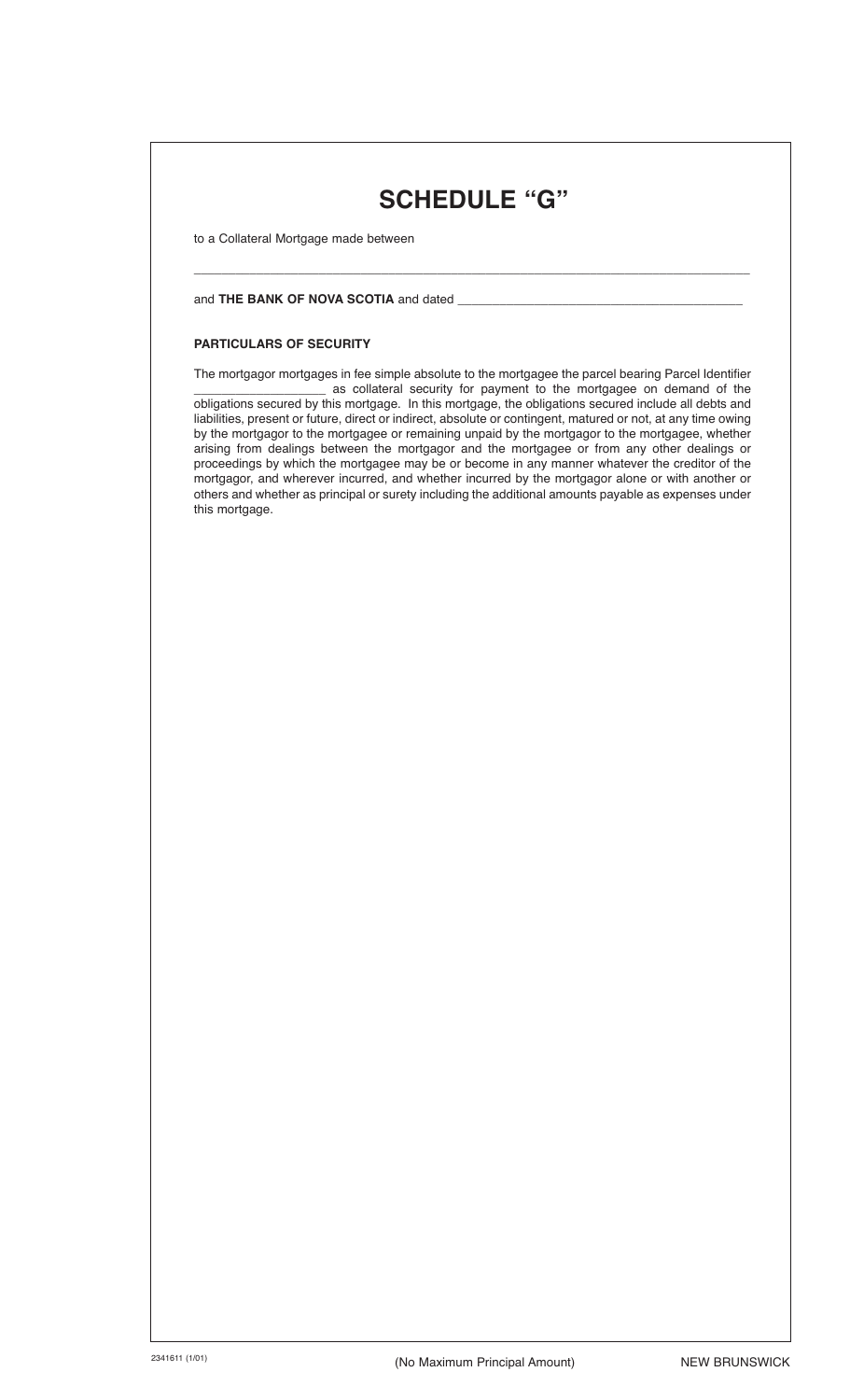# **OPTIONAL COVENANT AND CONDITION NO. BNS-33**

#### DEFINITIONS

In this mortgage **you** and **your** mean each person who has signed this mortgage as mortgagor. **We, our** and **us** mean the mortgagee, The Bank of Nova Scotia. The property covered by this mortgage is referred to in this mortgage as **the property.**

#### **BUILDINGS ON, ADDITIONS AND ALTERATIONS TO THE PROPERTY**  $|1\rangle$

Any buildings on the property and any other property that is at any time attached or fixed to the land or buildings or placed on and used in connection with them are covered by this mortgage. Additions, alterations and improvements are also covered by this mortgage.

# **OUR SECURITY** 2

#### **(a) What this mortgage does**

You grant, bargain, sell and mortgage to us the property in fee simple, to have and to hold to our use, as security for the repayment of the obligations secured. This means you give your entire interest in the property to us and our successors and assigns (called our **legal representatives**) and to anyone to whom this mortgage is transferred in any way.

This mortgage secures a current or running account. Although this mortgage is not satisfied or discharged by any intermediate payment of all or part of the obligations secured but is a continuing security for payment of the obligations secured, our interest in the property under this mortgage will end when:

- you have repaid the obligations secured on our demand and repaid all additional amounts to which we may become entitled under this mortgage, and
- you have fulfilled all of your other obligations to us under this mortgage, and we have reconveyed the property to you or discharged this mortgage.

You may remain in possession of the property as long as you are not in default under any of the obligations secured or under any agreements evidencing or securing the obligations secured and as long as you meet all your other obligations to us under this mortgage.

#### **(b) Your title to the property**

You certify that you own the property covered by this mortgage; that you have the right to transfer the property to us; and that there are no restrictions, limitations or encumbrances on your title to the property or on your ability to transfer the property to us, except as set out in the **Memorandum of Encumbrances** in Schedule "D" to this mortgage. You will not do anything that will interfere with our interest in the property, and you will sign any other documents which we think are necessary to transfer to us your interest in the property.

#### **(c) Effect of this mortgage on other obligations**

This mortgage does not release you from or alter any of your other obligations to us or agreements with us. This mortgage does not affect any other security we hold for the payment of the obligations secured, or any other right we may have to enforce the payment of the obligations secured.

Our acceptance of this mortgage or our giving credit secured by this mortgage does not mean we must make credit available or continue to do so.

#### **(d) Effect of sale or transfer of property**

If you sell or transfer the property, your liability and responsibilities under this mortgage and our rights against either you or anyone else who is liable for the payment of any of the obligations secured are not affected.

#### **(e) Effect of subdivision**

If the property is subdivided, each part of the property will secure payment of the total amount of the obligations secured.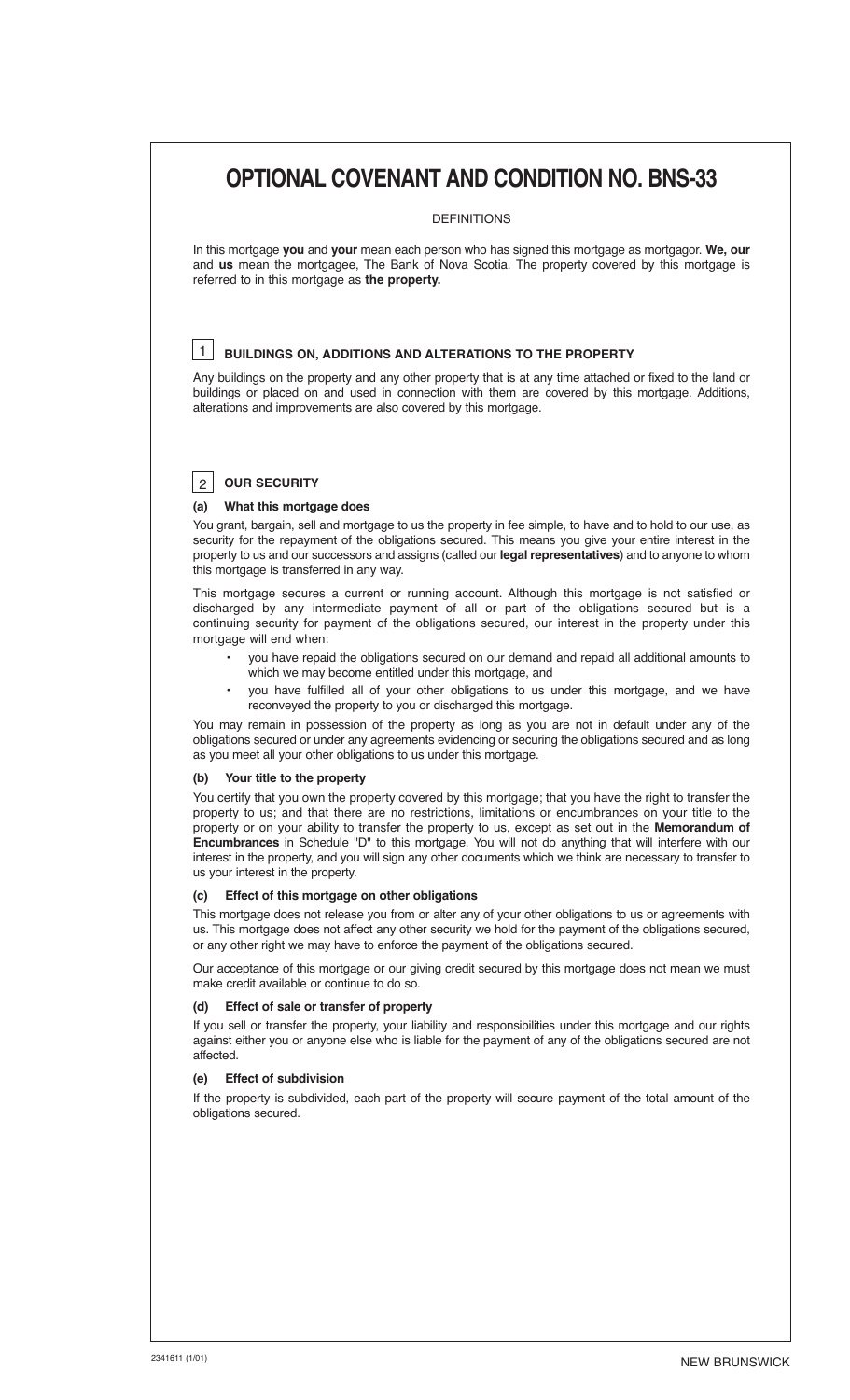# **YOUR RESPONSIBILITIES AS TO THE PROPERTY** 3

#### **(a) Taxes and other charges**

You will pay all taxes on the property when they are due. You will immediately give us a receipt showing that they have been paid if we ask for it. You will pay all charges, mortgages and other encumbrances on the property when they are due and comply with your other obligations under them. If you do not pay any taxes, charges, mortgages or other encumbrances when they are due, we may pay them and charge to you the amount paid as an additional amount secured under this mortgage.

#### **(b) Insurance**

You will insure with an insurer satisfactory to us and under a policy satisfactory to us all buildings covered by this mortgage against loss or damage by fire, extended perils and other perils usually covered in fire insurance policies. If there is a steam boiler or sprinkler system in those buildings, your insurance must cover loss or damage caused by an explosion of the boiler and equipment operated by it or caused by the sprinkler system. You will insure against any other risks which we require you to insure against. The buildings must be insured for their replacement cost in Canadian dollars.

If we think it is necessary we can require you to cancel any existing insurance on the property, and to provide other insurance which meets our approval. You will assign any insurance you have on the property, or the proceeds of that insurance, to us at our request. You must give us proof that you have insured as required above and you must at least 10 days before any insurance expires or is terminated give us proof that you have renewed or replaced it. If you fail in any way to comply with these obligations, we may (but we are not obliged to) obtain insurance on your behalf and charge the amount of any premium to you as an additional amount secured under this mortgage. If loss or damage occurs, you will provide us with all necessary proofs of claim and do everything else necessary to enable us to obtain payment of insurance proceeds. Insurance proceeds may, in whole or part, at our option, be used to rebuild or repair damaged buildings or be used to reduce all or part of the obligations secured.

#### **(c) Keeping the property in good condition**

You will keep the property in good condition and make any repairs that are needed. You will not do anything, or let anyone else do anything, that lowers the value of the property. If you do not keep the property in good condition, or if you do anything, or anyone else does anything that lowers the value of the property, we may make any needed repairs and charge the cost of them to you as an additional amount secured under this mortgage.

#### **(d) Construction of buildings**

If you are having any buildings or improvements constructed on the property, you will have them constructed only in accordance with plans and specifications approved in writing by us in advance. You must complete those buildings or improvements as quickly as possible.

#### **(e) Legal requirements**

You will observe and conform to all laws and requirements of any governmental authorities relating to the property.

#### **(f) Condominiums**

The following provisions apply to any condominium unit that is part of the property. In this mortgage, the Condominium Property Act is called the "Act". Expressions used below which are the same as those in the Act have the same meaning as those in the Act, except that the expression "condominium property" has the same meaning as the word "property" in the Act.

- You will comply with the Act and the declaration, by-laws and rules of the corporation. You will provide us with proof of your compliance from time to time as we may request. You will forward to us copies of any notices, assessments, by-laws, rules and financial statements of the corporation. You will provide us, on request with any other documents and information that you receive from the corporation or are entitled to receive. You will maintain all improvements made to your unit and repair them after damage.
- You will insure all improvements which you or previous owners have made to your unit and insure your common or other interest in buildings which are part of the condominium property or assets of the corporation if the corporation fails to insure the buildings as required by the Act and the declaration, by-laws and rules of the corporation. These obligations are in addition to your other obligations as to insurance under any other covenant and condition as far as they apply to a condominium unit.
- You authorize us to exercise your rights under the Act to vote and to consent. If we do not exercise your rights, you may do so, but you will do so according to any instructions we may give you. We may at any time revoke any arrangement we make for you to vote or to consent. You also authorize us to inspect the corporation's records. Nothing done under this paragraph puts us in possession of your property.
- If you do not comply with the Act and the declaration, by-laws and rules of the corporation, we may comply with them and charge our costs of doing so to you as an additional amount secured under this mortgage. If we exercise our right to pay common expenses, we can accept statements that appear to be issued by the corporation as conclusive evidence of the amount of those expenses and the dates they are due. You will pay us on demand as additional amounts secured under this mortgage our expenses in relation to any by-law, resolution, rule or other matter (other than one for which only a vote of the majority present at the meeting is required), the enforcement of our right to have the corporation or any owner comply with the Act and the declaration, by-laws and rules of the corporation and our exercising any voting rights we may have.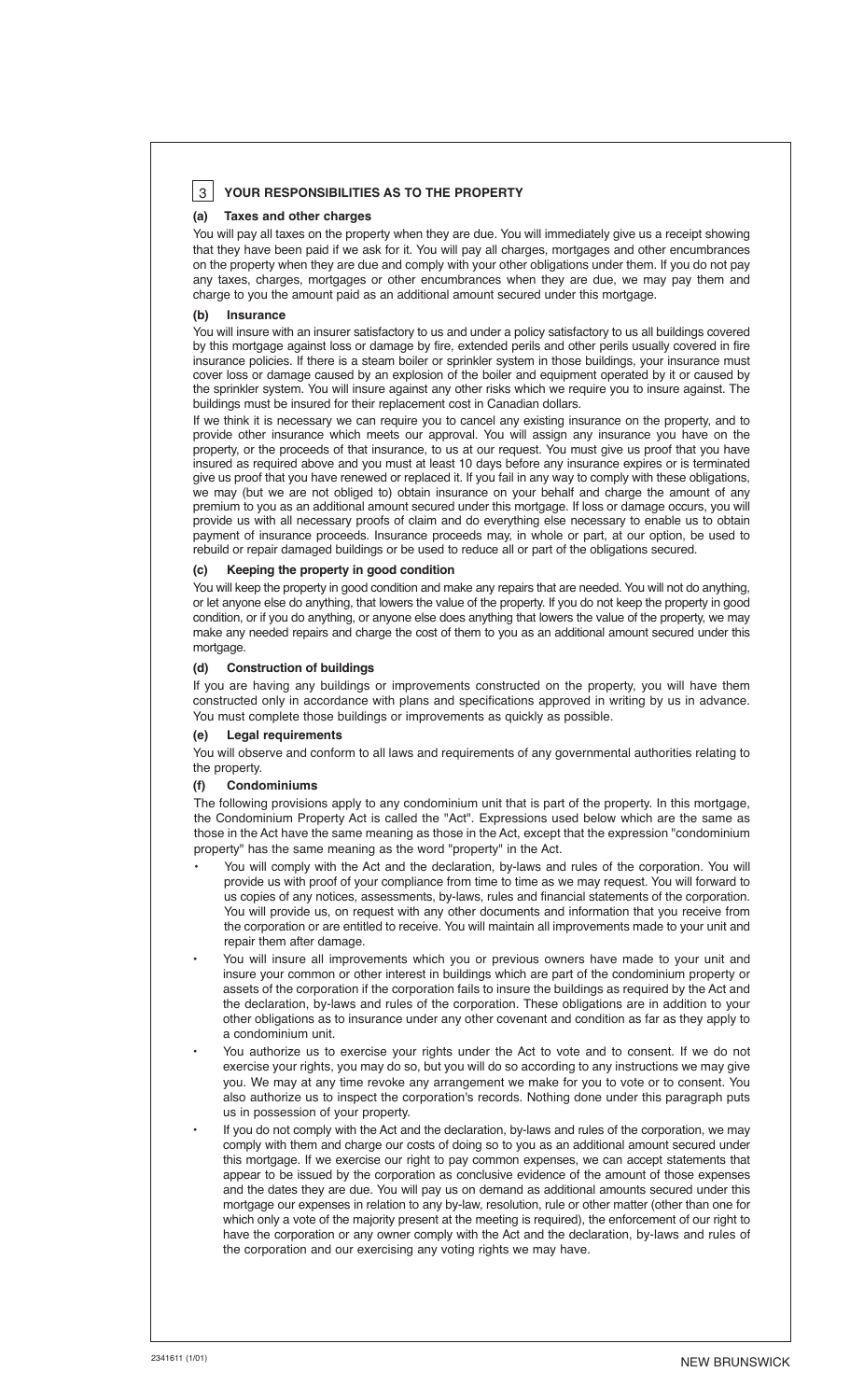# **ENFORCING OUR RIGHTS** 4

If you fail to comply with any of your obligations under this mortgage, we may enforce our rights in any of the ways set out below. These provisions do not limit any other rights given to us by law or this mortgage. We may enforce this and any other security we may have for any of the obligations secured, and enforce our rights under this mortgage, at the same time or at different times and in any order we choose.

#### **(a) You will make immediate payment**

You will immediately pay to us all of the obligations secured if any part of the obligations secured is not paid when it is due or if you fail to comply with any of your obligations under this mortgage or any other agreement to which you and we are parties.

#### **(b) We may sue you**

We may take such legal action as is necessary to collect the obligations secured.

**(c) We may take possession of and collect rents**

We may take and keep possession of, collect rents from, and manage the property or any part of it. You certify that we will have the right to take possession of the property or collect the rents from it.

#### **(d) We may sell or lease the property**

On giving you four weeks' notice in writing by registered or certified mail and on publishing notice in one of the public newspapers published in the Province of New Brunswick once in each week for four successive weeks and in the Royal Gazette as required by law, we can sell and dispose of the property and the appurtenances or any part of it, by public auction or private contract, for such price or prices, for cash or otherwise, as seems fit to us. All contracts that shall be entered into and all conveyances that shall be signed by us for the purpose of completing any such sale shall be valid notwithstanding the fact that you were not a party or did not consent to them. We may bid and buy at any such sale.

We may lease the property without notice at any time, in any way and on any terms which we think are reasonable.

We will use the proceeds of sale or lease to reduce or repay the obligations secured and will pay you any balance remaining after all our claims have been satisfied. If the amount we receive from the sale or lease of the property is less than what you owe, you will immediately pay the difference to us.

You agree that a buyer or lessee may pay all of the money due under a sale or lease to us without seeing to the application of the money. You agree that a buyer or lessee under a sale or lease by us will receive a good title to the property or a valid lease of the property. You will not make any claims concerning the sale or lease against the buyer or lessee or their successors in title. If you do have any claims concerning a sale or lease by us, you will make them only against us and only for money damages.

#### **(e)****We may foreclose or sell through the courts**

We may commence court proceedings to foreclose the property. If we obtain a final order of foreclosure, the property will by law become our property. We may also ask a court to order a sale of the property. We may also ask a court to appoint a receiver (or receiver and manager) of the property.

## **(f) We may appoint a receiver**

We may appoint in writing a receiver (or receiver and manager), on any terms (including remuneration) that we think are reasonable, to collect any income from the property. We may make the appointment even if we have taken possession of the property. We may also, in writing, remove a receiver appointed by us and appoint a new receiver. The receiver is considered to be your agent and not ours; his defaults are considered your defaults and not ours. Nothing done by the receiver puts us in possession of the property or makes us accountable for any money except money we actually receive.

The receiver has the right to use any legal remedy (taken in your name or our name) to collect the income from the property; take possession of the property or part of it; manage the property and any business conducted on the property and maintain the property in good condition; lease the property or any part of it; enforce any of our other rights under this mortgage which we delegate to him; and borrow money on the security of the property in priority to this mortgage for these purposes.

#### **(g) We may recover our expenses**

You will pay us on demand, as additional amounts secured under this mortgage, our expenses incurred:

- under the headings Taxes and other charges, Insurance, keeping the property in good condition and Condominiums,
- in negotiating this mortgage, investigating title to the property and preparing and registering this mortgage,
- in collecting payment after default of the obligations secured, and
- in enforcing our rights under this mortgage,

including our reasonable legal fees on a solicitor and own client basis and interest on the total amount of our above expenses from the date we incur them to the date you pay them to us at a rate of interest equal to the prime lending rate of The Bank of Nova Scotia from time to time plus 2% per annum, calculated daily and payable monthly, both before and after maturity and default and interest on overdue interest at the same rate and calculated and payable in the same way. We may deduct our expenses from any money we owe you.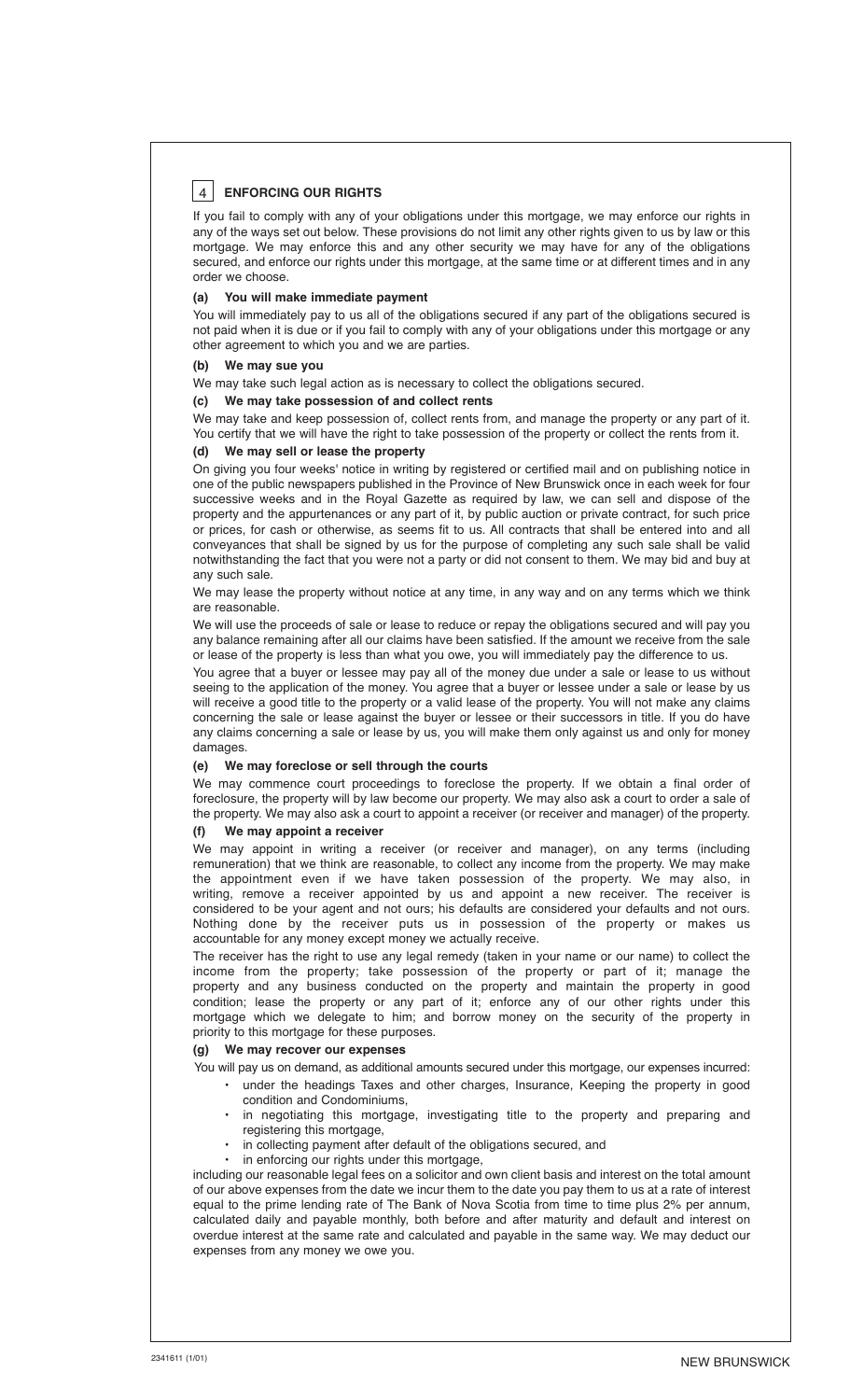## **WE MAY USE PROCEEDS TO REDUCE ANY OBLIGATION** 5

We may use proceeds to reduce any obligation – We may apply the proceeds we receive from enforcing our rights under this mortgage to reduce or repay any of the obligations secured in such manner as we may decide.

## **WE MAY OPEN A SEPARATE ACCOUNT** 6

If we learn that you have disposed of or encumbered the property or any part of it, we may close your account at the amount then due to us. We may open a new account for advances and payments subsequently made and received by us. No amount paid in or credited to the new account will be applied to or have the effect of reducing or repaying any of the obligations secured due to us on the closed account when we learned of the subsequent disposition or encumbrance.

## **DELAY, RELEASES AND PARTIAL DISCHARGES** 7

We may delay enforcing any of our rights under this mortgage or the obligations secured or any agreement evidencing or securing the obligations secured without losing or impairing those rights. We can waive any breach of your obligations under this mortgage or the obligations secured or any agreement evidencing or securing the obligations secured without losing our rights in respect of any breach of your obligations.

We may release others on any terms from any liability to repay the obligations secured without releasing you. We may on any terms discharge any part of the property from this mortgage and, if we do so, the remainder of the property not discharged will secure the total amount of the obligations secured.

# **DISCHARGE OF THIS MORTGAGE** 8

We will reconvey the property to you or discharge this mortgage if you pay us the obligations secured on our demand. You must pay our expenses of having it prepared and of signing it. You are responsible for registering it.

# **EFFECT OF JUDGMENTS** 9

If we obtain a court judgment against you for your failure to pay any of the obligations secured or to perform any of your obligations to us under this mortgage, the judgment will not result in a merger of your obligations under this mortgage with the judgment or take away any of our other rights to enforce the mortgage. We will continue to be entitled to receive interest on the obligations secured at the agreed rate, calculated and payable in the agreed way, and the judgment may so provide.

# **OUR RESPONSIBILITY** 10

We are not responsible for any loss arising in the course of our enforcing our rights under this mortgage unless it results from our wilful neglect or default.

#### **HOW WE MAY MAKE DEMANDS OR GIVE NOTICES** 11

Where this mortgage allows or requires us to make a demand on or give a notice to any person (including you), we may make the demand or give the notice by delivering it personally to the person (where the person is a corporation, by delivering it personally to a director, officer or employee of the corporation) or by mailing it by prepaid registered mail addressed to the person at the person's last known address.

A notice or demand so delivered will be regarded as given or made when it is so delivered to the person or to the director, officer or employee of the corporation. A notice or demand so mailed will be regarded as given or made on the third business day after the day it is mailed, whether the person receives it or not.

## **WHO IS BOUND BY THIS MORTGAGE** 12

This mortgage will be binding on your legal or personal representatives and anyone else to whom your interest in the property is transferred. It will be binding on our legal representatives and anyone to whom it is transferred from us. All our rights under it may be enforced by anyone to whom it is transferred from us.

If more than one person signs this mortgage, each person is jointly and severally bound to comply with all obligations of the mortgagor under this mortgage.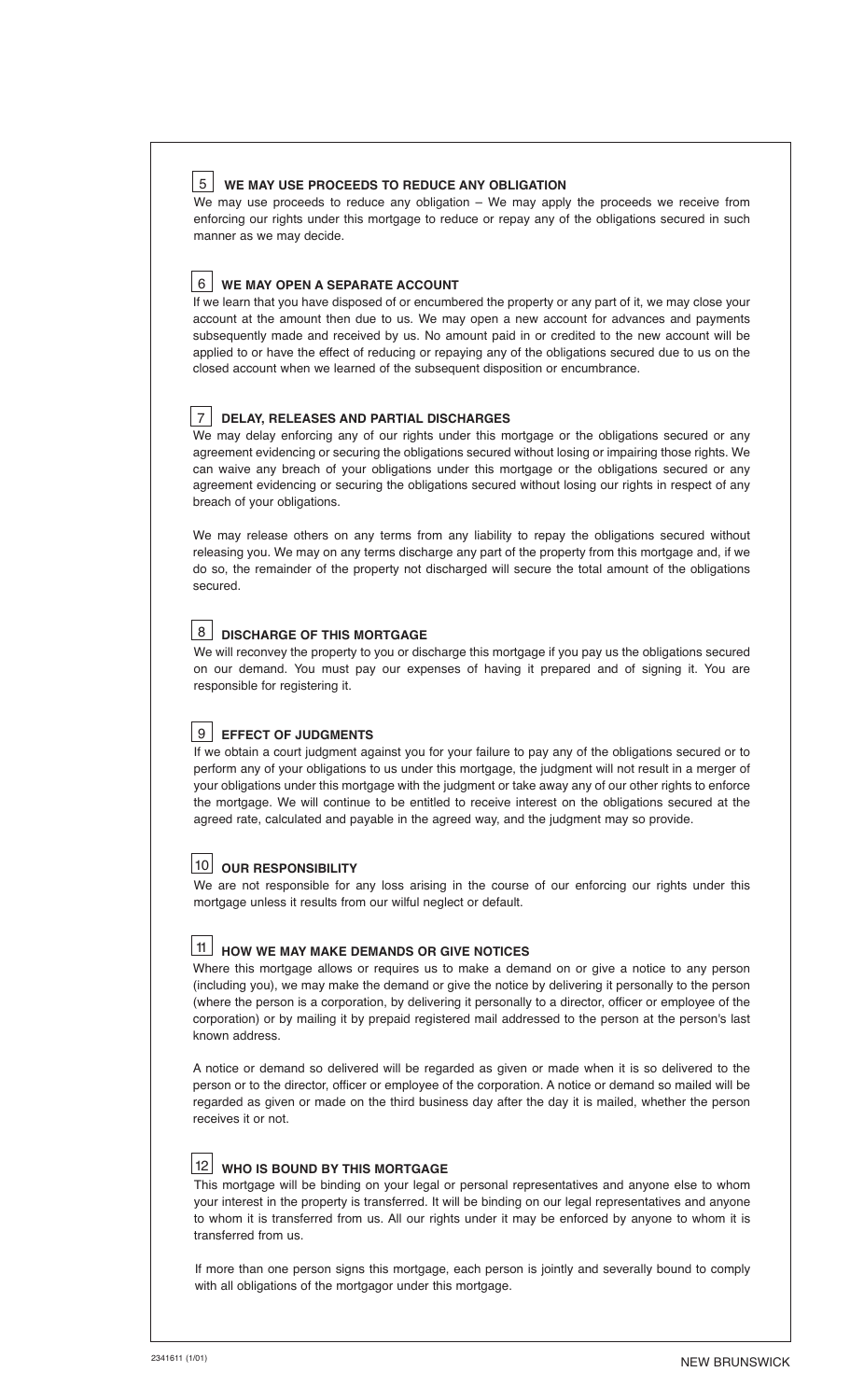# **STATUTORY COVENANTS AND CONDITIONS**

- 105. The mortgagor covenants with the mortgagee that all erections, buildings, machinery, plant, and improvements whatsoever, including furnaces, boilers, water heaters and all plumbing, air conditioning, ventilating and heating equipment, electric light fixtures, window blinds, storm windows and storm doors, window screens and screen doors, and all apparatus and equipment appurtenant thereto, which are now or which shall hereafter be put upon the lands and premises, are or shall thereafter be deemed to be fixtures and a part of the lands, even though not attached otherwise than by their own weight.
- 116. A discharge of this mortgage shall be prepared by the mortgagee at the expense of the mortgagor, and the mortgagee shall have a reasonable time after receipt of payment in full within which to prepare and execute such discharge.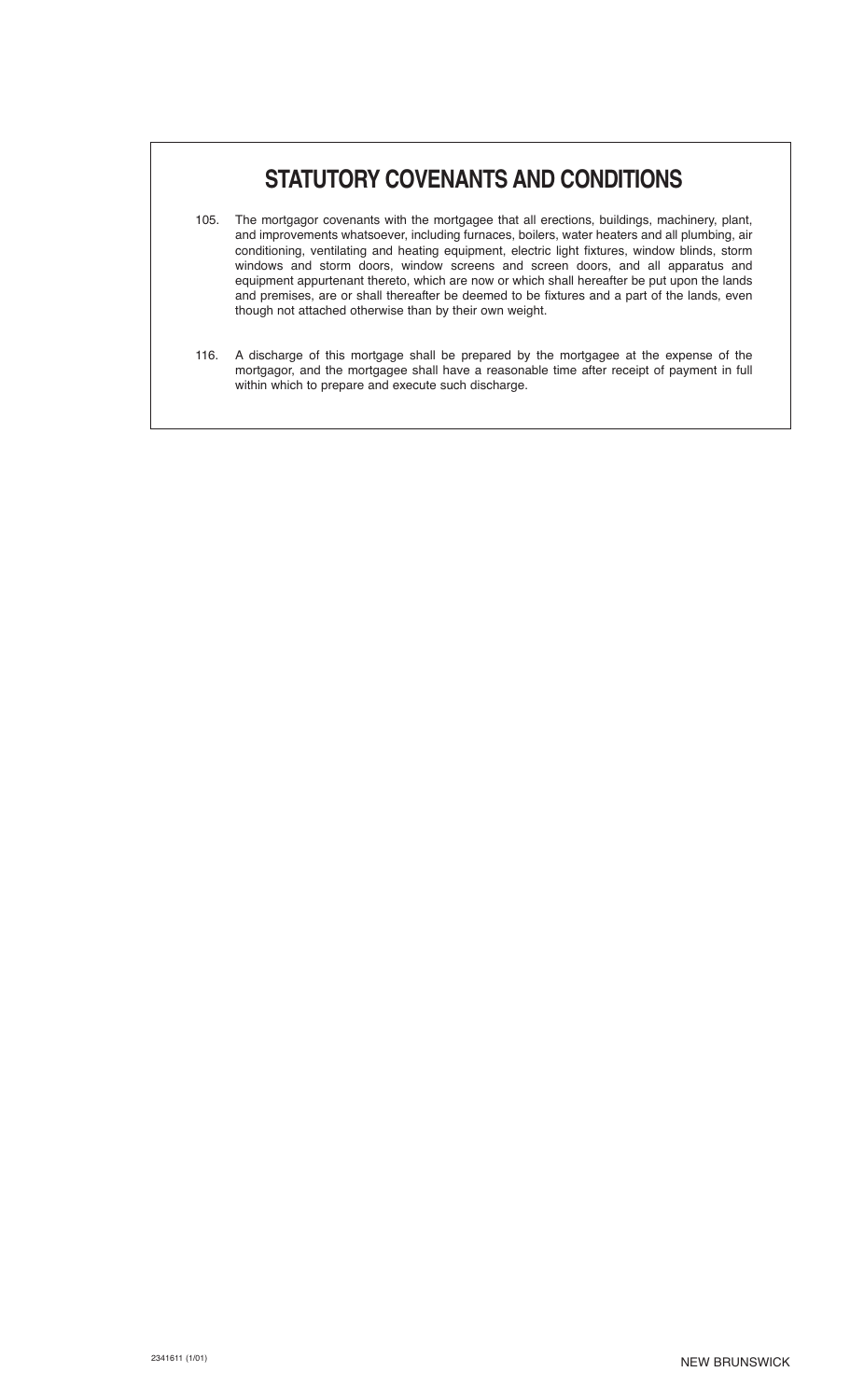|        | <b>Notary Public:</b>                                                                                                                                                                                                                        |                                                                                                                     |  |  |
|--------|----------------------------------------------------------------------------------------------------------------------------------------------------------------------------------------------------------------------------------------------|---------------------------------------------------------------------------------------------------------------------|--|--|
|        |                                                                                                                                                                                                                                              | (name)                                                                                                              |  |  |
|        |                                                                                                                                                                                                                                              | (address)                                                                                                           |  |  |
|        | Jurisdiction:                                                                                                                                                                                                                                |                                                                                                                     |  |  |
|        | <b>Place of Residence of</b><br><b>Notary Public:</b>                                                                                                                                                                                        |                                                                                                                     |  |  |
|        | Person(s) Who Executed<br>the Instrument:                                                                                                                                                                                                    | (name)                                                                                                              |  |  |
|        |                                                                                                                                                                                                                                              |                                                                                                                     |  |  |
|        |                                                                                                                                                                                                                                              | (name)                                                                                                              |  |  |
|        | <b>Place of Execution:</b>                                                                                                                                                                                                                   |                                                                                                                     |  |  |
|        | <b>Date of Execution:</b>                                                                                                                                                                                                                    | the control of the control of the control of the control of the control of the control of                           |  |  |
|        | of residence specified above, do hereby certify:                                                                                                                                                                                             | I, the notary public, a Notary Public in and for the jurisdiction specified above and residing at the place         |  |  |
| 1.     |                                                                                                                                                                                                                                              | That the person(s) who executed the attached instrument personally appeared before me;                              |  |  |
| 2.     | That the person(s) is/are known to me or the person's (persons') identity has been proved to my<br>satisfaction;                                                                                                                             |                                                                                                                     |  |  |
| З.     | That I explained to the person(s) the contents of the attached instrument to the best of my<br>professional abilities;                                                                                                                       |                                                                                                                     |  |  |
| 4.     | That, after receiving the explanation, the person(s) executed the attached instrument voluntarily<br>at the place and on the date specified above;                                                                                           |                                                                                                                     |  |  |
| 5.     |                                                                                                                                                                                                                                              | That the person(s) acknowledged that he(she)(they) is (are) of the age of majority;                                 |  |  |
| 6.     | That I have ascertained that the name by which the person(s) is/are identified in the attached<br>instrument is (are) the person's (persons') name(s) in accordance with the Naming Conventions<br>Regulation under the Land Titles Act, and |                                                                                                                     |  |  |
| 7.     | That I have signed the attached instrument next to the signature(s) of the person(s) for whom<br>this Certificate of Execution has been prepared, with my name printed legibly underneath my<br>signature.                                   |                                                                                                                     |  |  |
|        |                                                                                                                                                                                                                                              | IN TESTIMONY WHEREOF, I have hereunto set my hand and affixed my Notarial Seal.                                     |  |  |
| Place: |                                                                                                                                                                                                                                              |                                                                                                                     |  |  |
| Date:  |                                                                                                                                                                                                                                              |                                                                                                                     |  |  |
|        | *Notary Public:                                                                                                                                                                                                                              |                                                                                                                     |  |  |
|        |                                                                                                                                                                                                                                              |                                                                                                                     |  |  |
|        |                                                                                                                                                                                                                                              |                                                                                                                     |  |  |
|        |                                                                                                                                                                                                                                              | * Certificate must be taken before a Notary Public in and for the place where taken and he/she must impress his/her |  |  |
|        | official seal here.                                                                                                                                                                                                                          |                                                                                                                     |  |  |
|        |                                                                                                                                                                                                                                              |                                                                                                                     |  |  |
|        |                                                                                                                                                                                                                                              |                                                                                                                     |  |  |
|        |                                                                                                                                                                                                                                              |                                                                                                                     |  |  |
|        |                                                                                                                                                                                                                                              |                                                                                                                     |  |  |
|        |                                                                                                                                                                                                                                              |                                                                                                                     |  |  |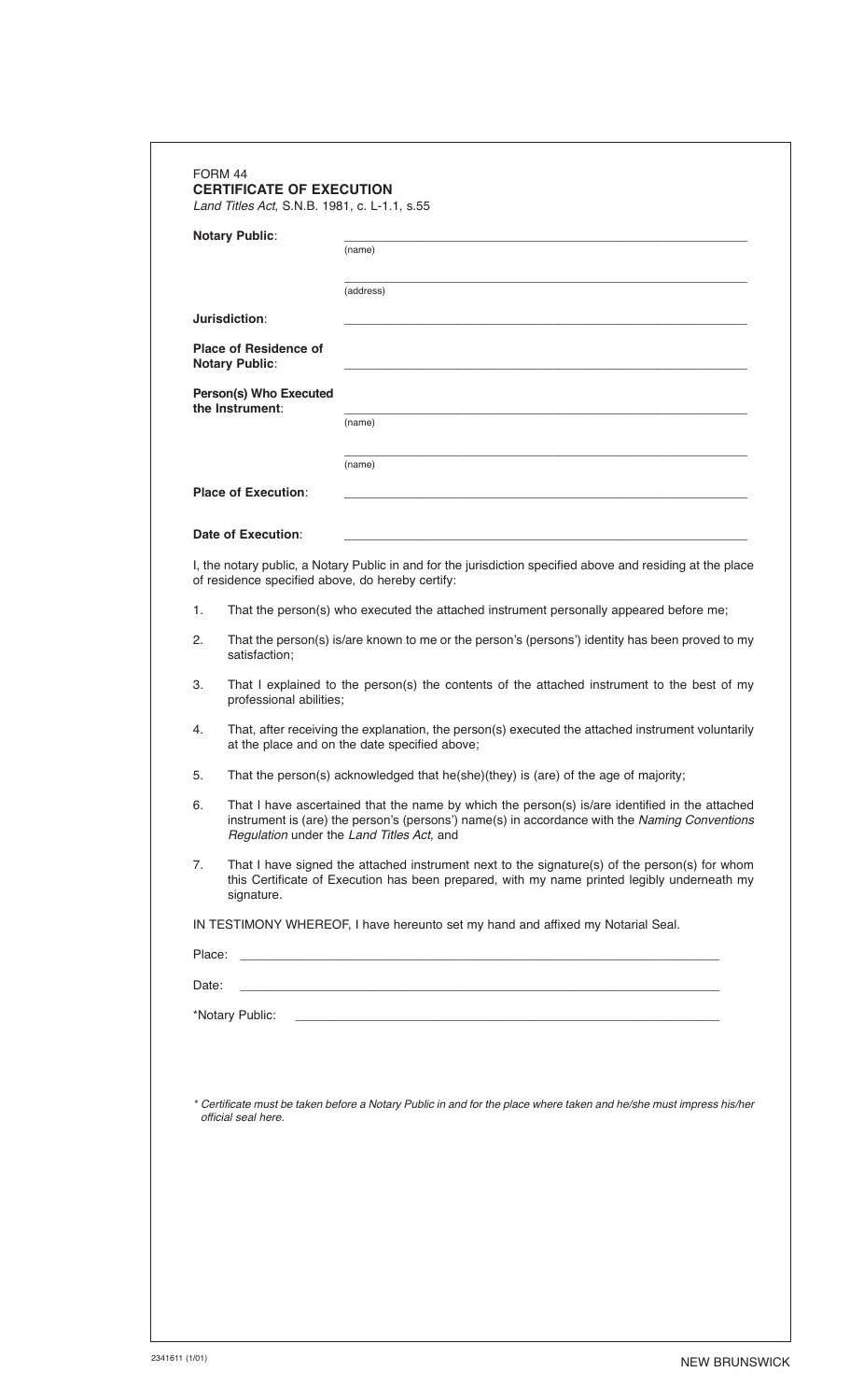|    | Deponent:                                                                                                                                                                                                                                                                                                                                                                                                                                                                                               |                                                                                                                                                                                                                                |
|----|---------------------------------------------------------------------------------------------------------------------------------------------------------------------------------------------------------------------------------------------------------------------------------------------------------------------------------------------------------------------------------------------------------------------------------------------------------------------------------------------------------|--------------------------------------------------------------------------------------------------------------------------------------------------------------------------------------------------------------------------------|
|    |                                                                                                                                                                                                                                                                                                                                                                                                                                                                                                         | (name)                                                                                                                                                                                                                         |
|    |                                                                                                                                                                                                                                                                                                                                                                                                                                                                                                         | (address)                                                                                                                                                                                                                      |
|    | <b>Office Held by Deponent:</b>                                                                                                                                                                                                                                                                                                                                                                                                                                                                         |                                                                                                                                                                                                                                |
|    | Corporation:                                                                                                                                                                                                                                                                                                                                                                                                                                                                                            |                                                                                                                                                                                                                                |
|    | <b>Other Officer Who</b>                                                                                                                                                                                                                                                                                                                                                                                                                                                                                | (name)                                                                                                                                                                                                                         |
|    | <b>Executed the Instrument:</b>                                                                                                                                                                                                                                                                                                                                                                                                                                                                         | (name)                                                                                                                                                                                                                         |
|    |                                                                                                                                                                                                                                                                                                                                                                                                                                                                                                         |                                                                                                                                                                                                                                |
|    |                                                                                                                                                                                                                                                                                                                                                                                                                                                                                                         | (address)                                                                                                                                                                                                                      |
|    | <b>Office Held by Other Officer</b>                                                                                                                                                                                                                                                                                                                                                                                                                                                                     | Who Executed the Instrument: New York Changes and the United States of the United States and States and States of the United States and States and States and States and States and States and States and States and States an |
|    | <b>Place of Execution:</b>                                                                                                                                                                                                                                                                                                                                                                                                                                                                              |                                                                                                                                                                                                                                |
|    |                                                                                                                                                                                                                                                                                                                                                                                                                                                                                                         |                                                                                                                                                                                                                                |
|    | Date of Execution:                                                                                                                                                                                                                                                                                                                                                                                                                                                                                      |                                                                                                                                                                                                                                |
|    | I, the deponent, make oath and say:                                                                                                                                                                                                                                                                                                                                                                                                                                                                     |                                                                                                                                                                                                                                |
| 1. |                                                                                                                                                                                                                                                                                                                                                                                                                                                                                                         | That I hold the office specified above in the corporation specified above, and am authorized to<br>make this affidavit and have personal knowledge of the matters hereinafter deposed to;                                      |
| 2. |                                                                                                                                                                                                                                                                                                                                                                                                                                                                                                         | That the attached instrument was executed by me (and the other officer(s) specified above) as<br>the officer(s) duly authorized to execute the instrument on behalf of the corporation;                                        |
|    | <b>DELETE INAPPLICABLE CLAUSE</b>                                                                                                                                                                                                                                                                                                                                                                                                                                                                       |                                                                                                                                                                                                                                |
| З. | That the seal of the corporation was affixed to the instrument by order of the Board of Directors<br>of the corporation;                                                                                                                                                                                                                                                                                                                                                                                |                                                                                                                                                                                                                                |
| OR |                                                                                                                                                                                                                                                                                                                                                                                                                                                                                                         |                                                                                                                                                                                                                                |
|    | That the corporation has no seal;                                                                                                                                                                                                                                                                                                                                                                                                                                                                       |                                                                                                                                                                                                                                |
| 4. |                                                                                                                                                                                                                                                                                                                                                                                                                                                                                                         | That the instrument was executed at the place and on the date specified above;                                                                                                                                                 |
| 5. |                                                                                                                                                                                                                                                                                                                                                                                                                                                                                                         | That the ownership of a share of the corporation does not entitle the owner thereof to occupy<br>the parcel described in the attached instrument as a marital home.                                                            |
|    |                                                                                                                                                                                                                                                                                                                                                                                                                                                                                                         |                                                                                                                                                                                                                                |
|    |                                                                                                                                                                                                                                                                                                                                                                                                                                                                                                         |                                                                                                                                                                                                                                |
|    | $On \begin{tabular}{cccccc} \multicolumn{3}{c}{{\textbf{On}}}& & & {\textbf{On}}\\ \multicolumn{3}{c}{{\textbf{On}}}& & {\textbf{On}}\\ \multicolumn{3}{c}{{\textbf{On}}}& & {\textbf{On}}\\ \multicolumn{3}{c}{{\textbf{On}}}& & {\textbf{On}}\\ \multicolumn{3}{c}{{\textbf{On}}}& & {\textbf{On}}\\ \multicolumn{3}{c}{{\textbf{On}}}& & {\textbf{On}}\\ \multicolumn{3}{c}{{\textbf{On}}}& & {\textbf{On}}\\ \multicolumn{3}{c}{{\textbf{On}}}& & {\textbf{On}}\\ \multicolumn{3}{c}$<br>Before Me: |                                                                                                                                                                                                                                |
|    |                                                                                                                                                                                                                                                                                                                                                                                                                                                                                                         |                                                                                                                                                                                                                                |
|    |                                                                                                                                                                                                                                                                                                                                                                                                                                                                                                         |                                                                                                                                                                                                                                |
|    | Commissioner of Oaths Being a Solicitor<br>* Notary Public                                                                                                                                                                                                                                                                                                                                                                                                                                              |                                                                                                                                                                                                                                |
|    |                                                                                                                                                                                                                                                                                                                                                                                                                                                                                                         |                                                                                                                                                                                                                                |
|    |                                                                                                                                                                                                                                                                                                                                                                                                                                                                                                         |                                                                                                                                                                                                                                |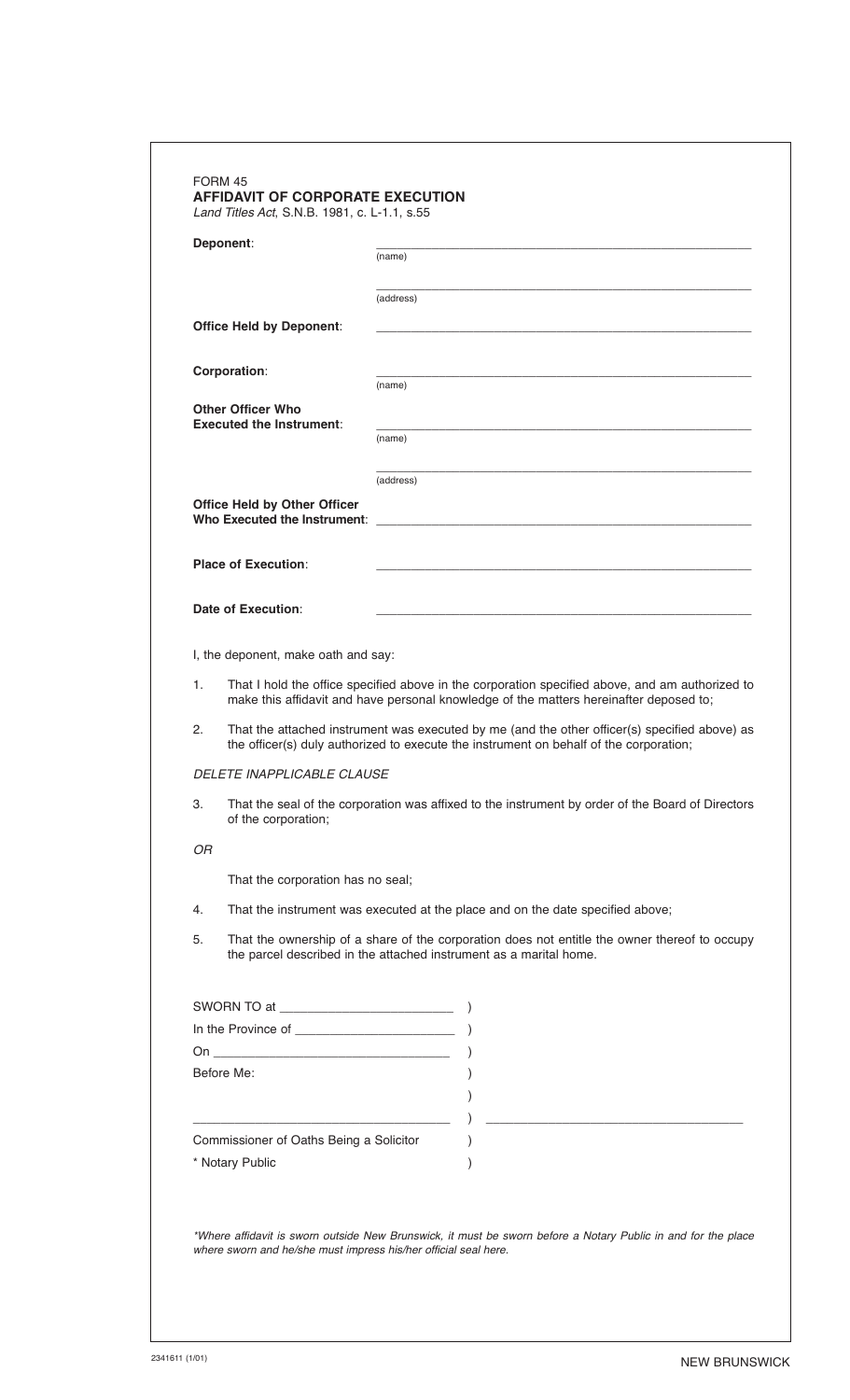|    | Deponent:                                                                                                                                                                   |                                                                                                                                      |  |  |
|----|-----------------------------------------------------------------------------------------------------------------------------------------------------------------------------|--------------------------------------------------------------------------------------------------------------------------------------|--|--|
|    |                                                                                                                                                                             | (name)                                                                                                                               |  |  |
|    |                                                                                                                                                                             | (address)                                                                                                                            |  |  |
|    |                                                                                                                                                                             | (name)                                                                                                                               |  |  |
|    |                                                                                                                                                                             |                                                                                                                                      |  |  |
|    |                                                                                                                                                                             | (address)                                                                                                                            |  |  |
|    | <b>Spouse of Deponent:</b>                                                                                                                                                  | (name)                                                                                                                               |  |  |
|    |                                                                                                                                                                             | (address)                                                                                                                            |  |  |
|    |                                                                                                                                                                             |                                                                                                                                      |  |  |
|    | Date of Domestic Contract:                                                                                                                                                  |                                                                                                                                      |  |  |
|    | Date of Court Order:                                                                                                                                                        |                                                                                                                                      |  |  |
|    | I/We, the deponent, make oath and say:                                                                                                                                      |                                                                                                                                      |  |  |
| 1. | That I am (we are) a person(s) conveying an interest in the attached instrument and have<br>personal knowledge of the matters hereinafter deposed to;                       |                                                                                                                                      |  |  |
|    | <b>DELETE INAPPLICABLE CLAUSES</b>                                                                                                                                          |                                                                                                                                      |  |  |
| 2. | That I am/we are not married;                                                                                                                                               |                                                                                                                                      |  |  |
|    | <b>OR</b>                                                                                                                                                                   |                                                                                                                                      |  |  |
|    | That the name of my spouse is as specified above;                                                                                                                           |                                                                                                                                      |  |  |
| 3. |                                                                                                                                                                             | That I/we have no former spouse with a right under the Marital Property Act to any interest in or<br>possession of the subject land; |  |  |
| 4. |                                                                                                                                                                             | That the subject land has (not) been occupied by me and my spouse as our marital home;                                               |  |  |
| 5. | That my spouse has joined in this instrument and has consented to the disposition for the<br>purpose of complying with section 19 of the Marital Property Act,              |                                                                                                                                      |  |  |
|    | OR                                                                                                                                                                          |                                                                                                                                      |  |  |
|    | The signature of my spouse is not required because                                                                                                                          |                                                                                                                                      |  |  |
|    | dated as specified above.                                                                                                                                                   | my spouse has released all rights to the marital home by reason of a domestic contract                                               |  |  |
|    | OR<br>the marital home has been released by order of The Court of Queen's Bench of New<br>Brunswick dated as specified above, pursuant to paragraph 23(1)(b) of the Marital |                                                                                                                                      |  |  |
|    | Property Act.<br>OR<br>by order dated as specified above.                                                                                                                   | this disposition has been authorized by The Court of Queen's Bench of New Brunswick                                                  |  |  |
|    |                                                                                                                                                                             |                                                                                                                                      |  |  |
|    |                                                                                                                                                                             |                                                                                                                                      |  |  |
|    |                                                                                                                                                                             |                                                                                                                                      |  |  |
|    |                                                                                                                                                                             |                                                                                                                                      |  |  |
|    | Before Me:                                                                                                                                                                  |                                                                                                                                      |  |  |
|    |                                                                                                                                                                             | $\mathcal{L}$                                                                                                                        |  |  |